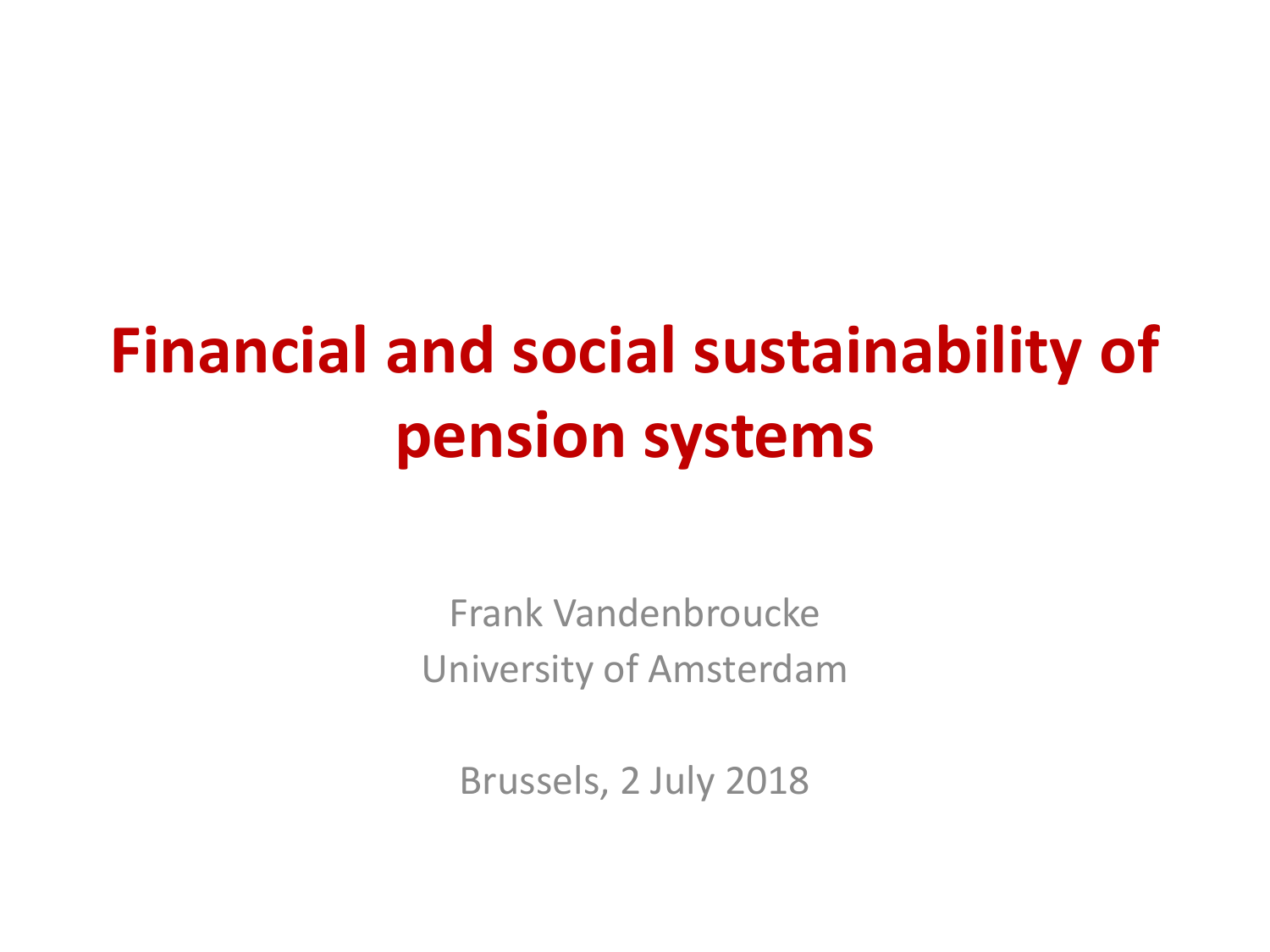## **Declining Theoretical Replacement Rates (TRR), notably on the basis of Average Work Duration (AWG)**

Figure 64: Net TRR, AWG case, men, average earner, p.p. change, 2016-2056



#### *Pension Adequacy Report 2018*, Vol. 1, p. 112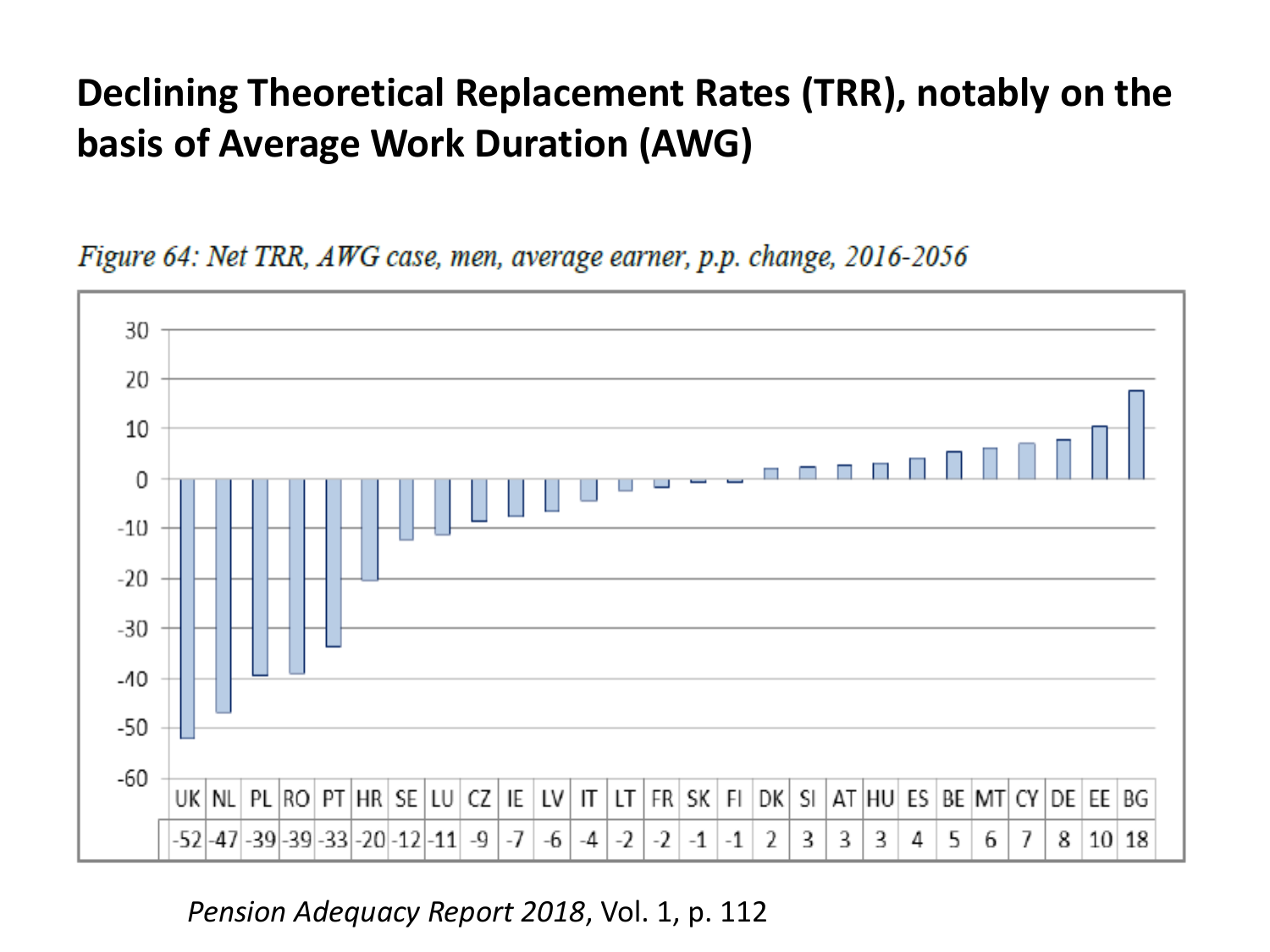## **Change in pension benefit ratios, incl. private pensions (** $\Box$ **) (includes composition effects)**

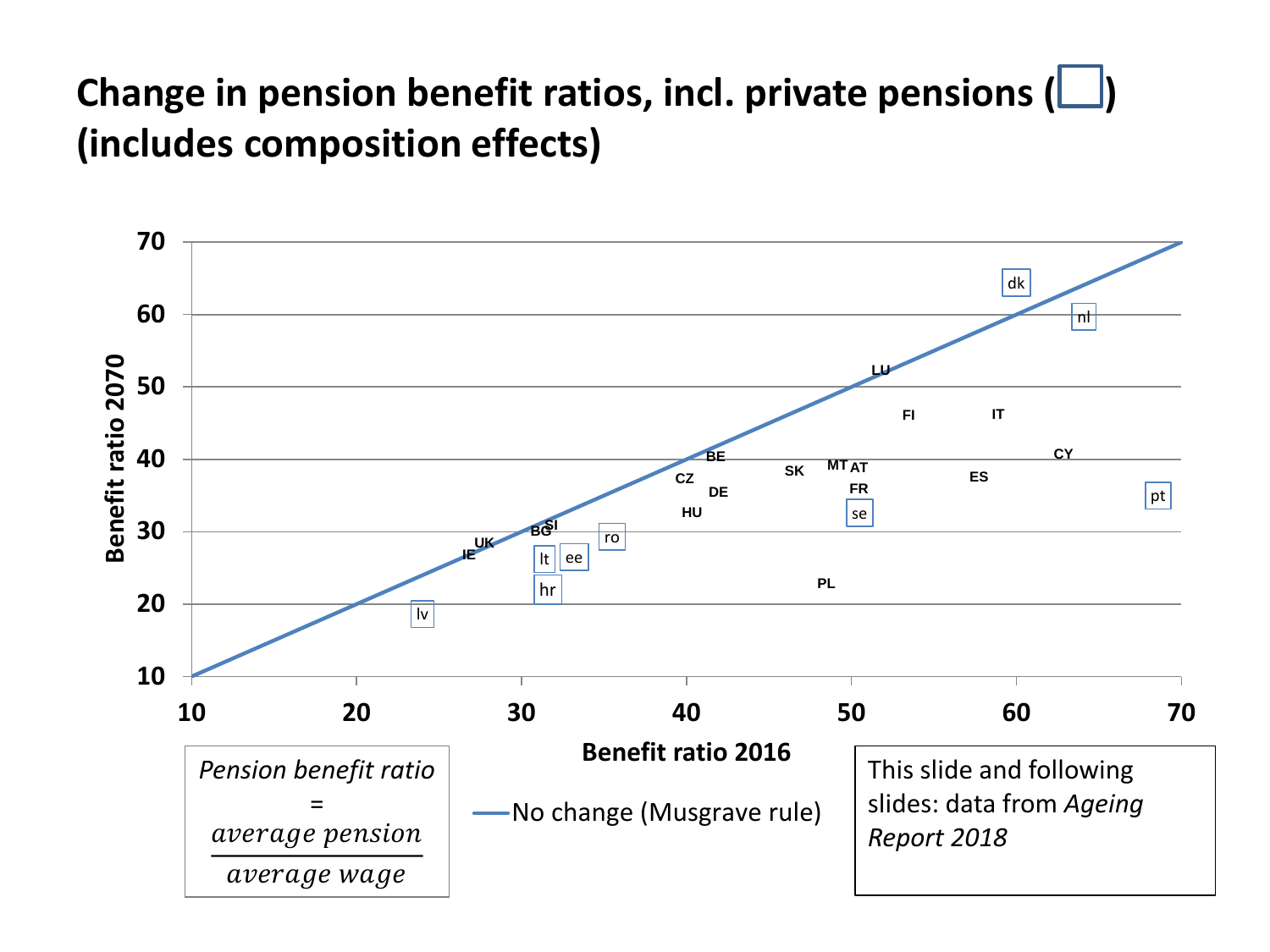#### **Public pension spending, % GDP, EU**

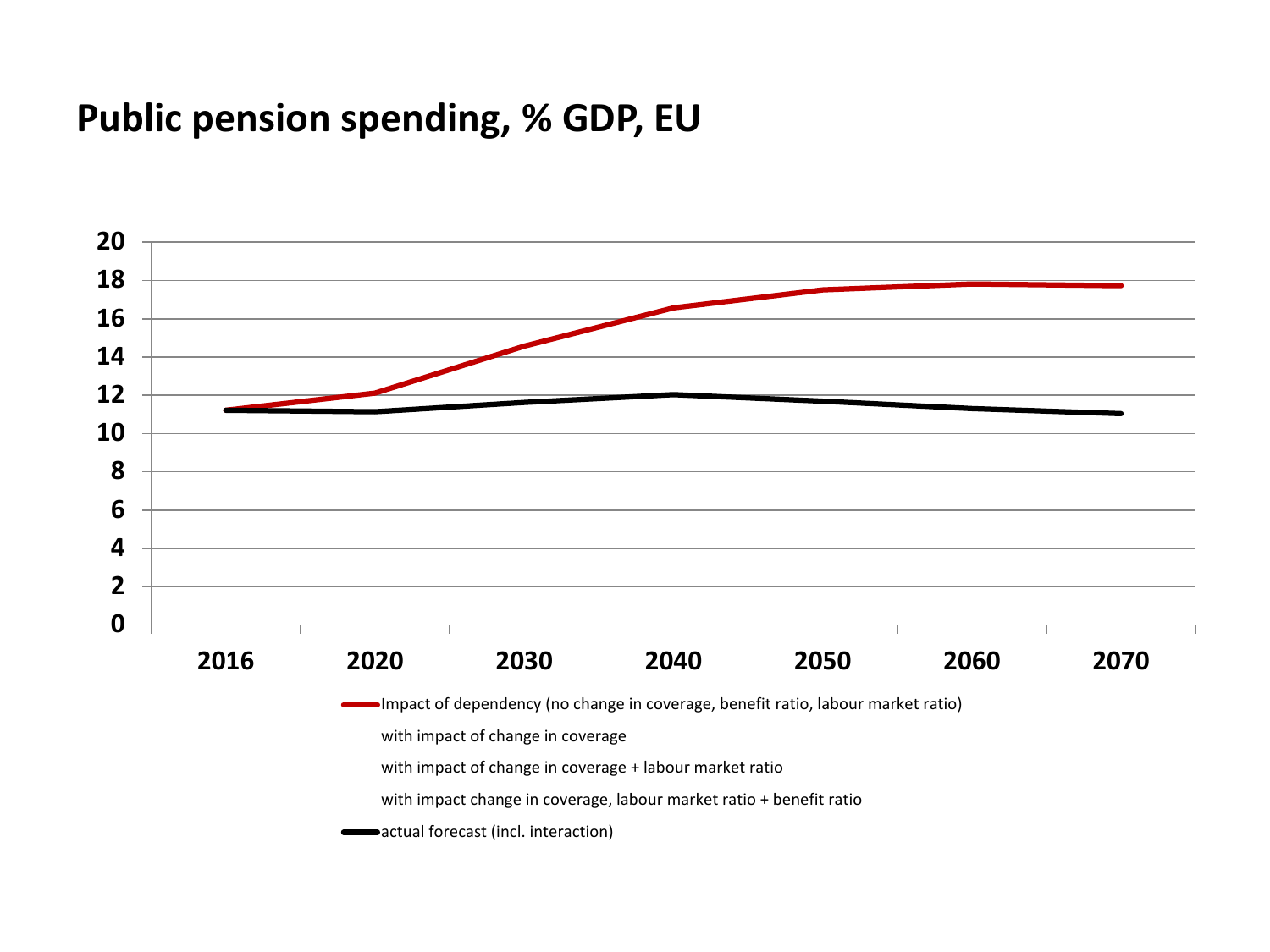#### **Public pension spending, % GDP, EU, decomposed**

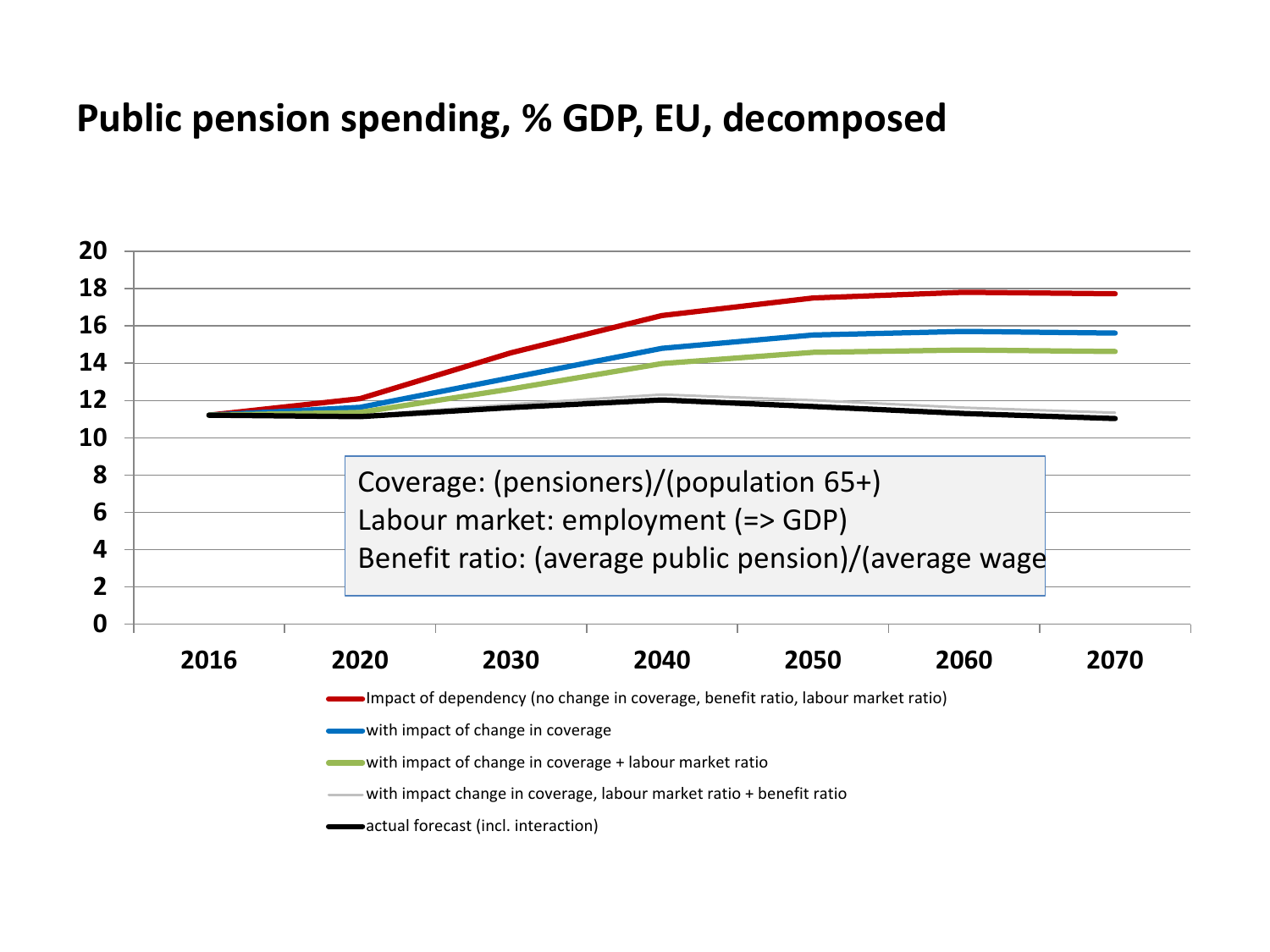## **Policy-driven change (\*) in public pension spending 2016-2070: impact of change in benefit ratios**



(\*) ! Generous understanding of 'policy': change in coverage & labour markets = 'policy'. Decomposition *in Ageing Report* mixes policy and endogeneous developments.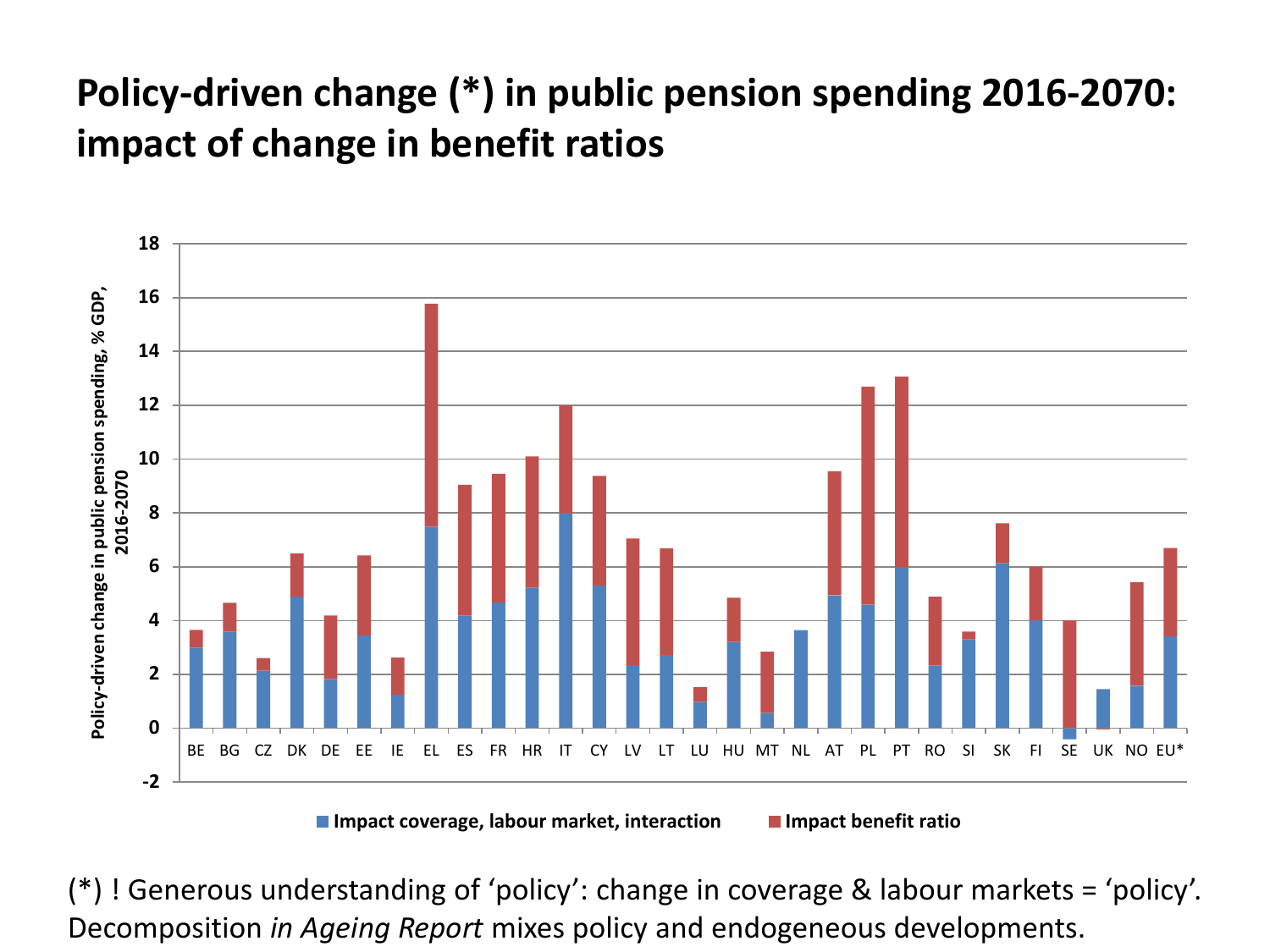#### **Intergenerational risk sharing: the social contract**

- Pensions = managing uncertainty
- Options for risk sharing

|                  | <b>Defined benefit</b>  | <b>Defined</b><br>contribution | <b>Musgrave rule</b>           |
|------------------|-------------------------|--------------------------------|--------------------------------|
| Fix              | Pension                 | Contribution rate              | (net) pension<br>benefit ratio |
| Economic risk    | <b>Risk for workers</b> | Shared risk                    | Shared risk                    |
| Demographic risk | <b>Risk for workers</b> | <b>Risk for retirees</b>       | Shared risk                    |
|                  |                         |                                |                                |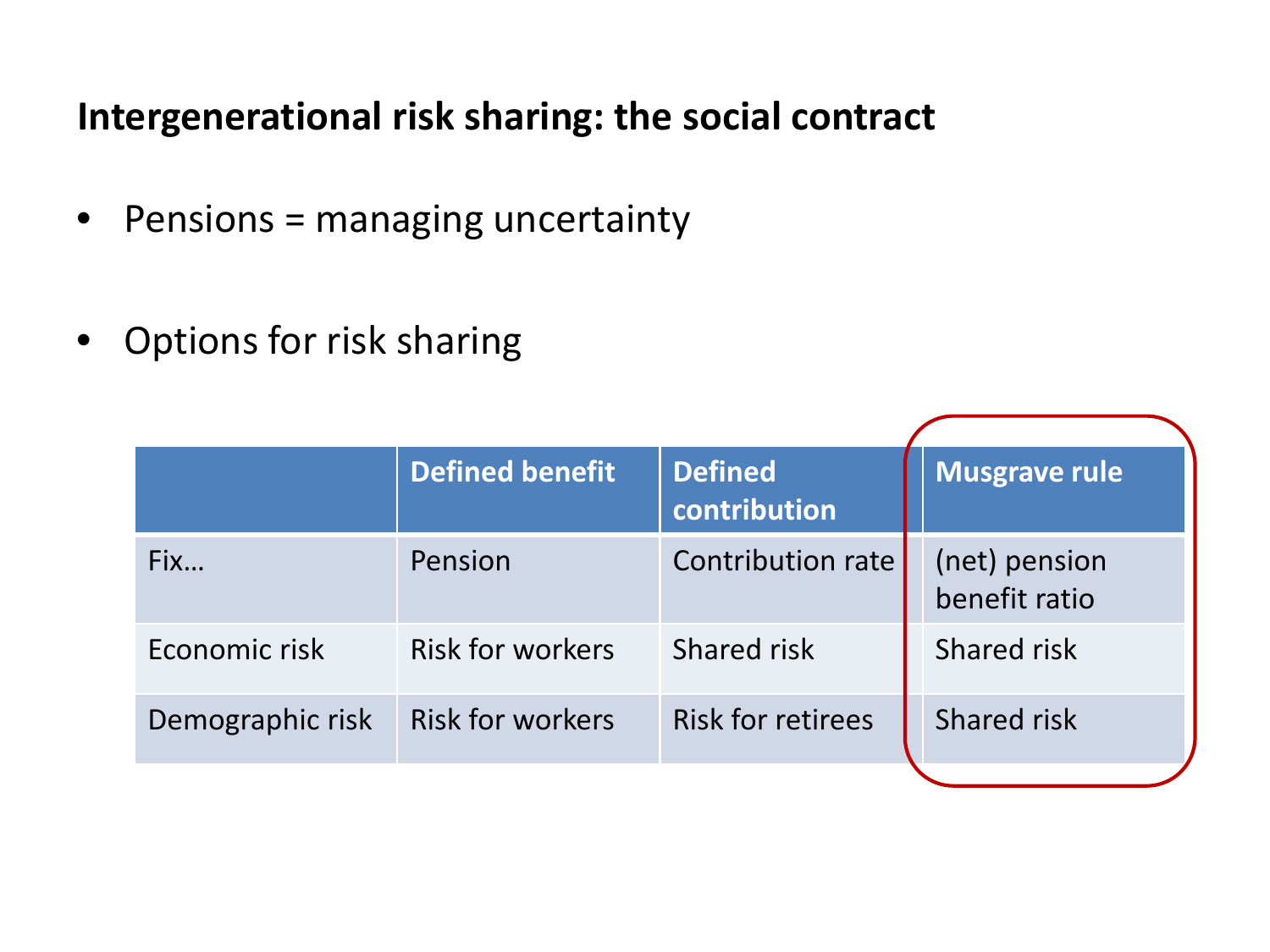## **Pointers for policies to reconcile social and financial sustainability**

- Pension policies
	- Long-term outlook is not reassuring in a number of EU Member States:
		- Decreasing benefit ratios and TRR
		- In most countries an increasing gap between the Standard Pensionable Age (SPA) and effective exit age => increasing coverage/adequacy risks
	- Social sustainability requires fair intergenerational risk sharing: 'growth risk' and 'demographic risk' should be neutralized in a fair pension contract.
	- Flexible retirement: length of career should be more important than age (compare Fig. 66 and 67 in Adequacy Report).
- Labour market policies
	- The importance of 'access to social protection' for *all* workers (European Pillar of Social Rights)